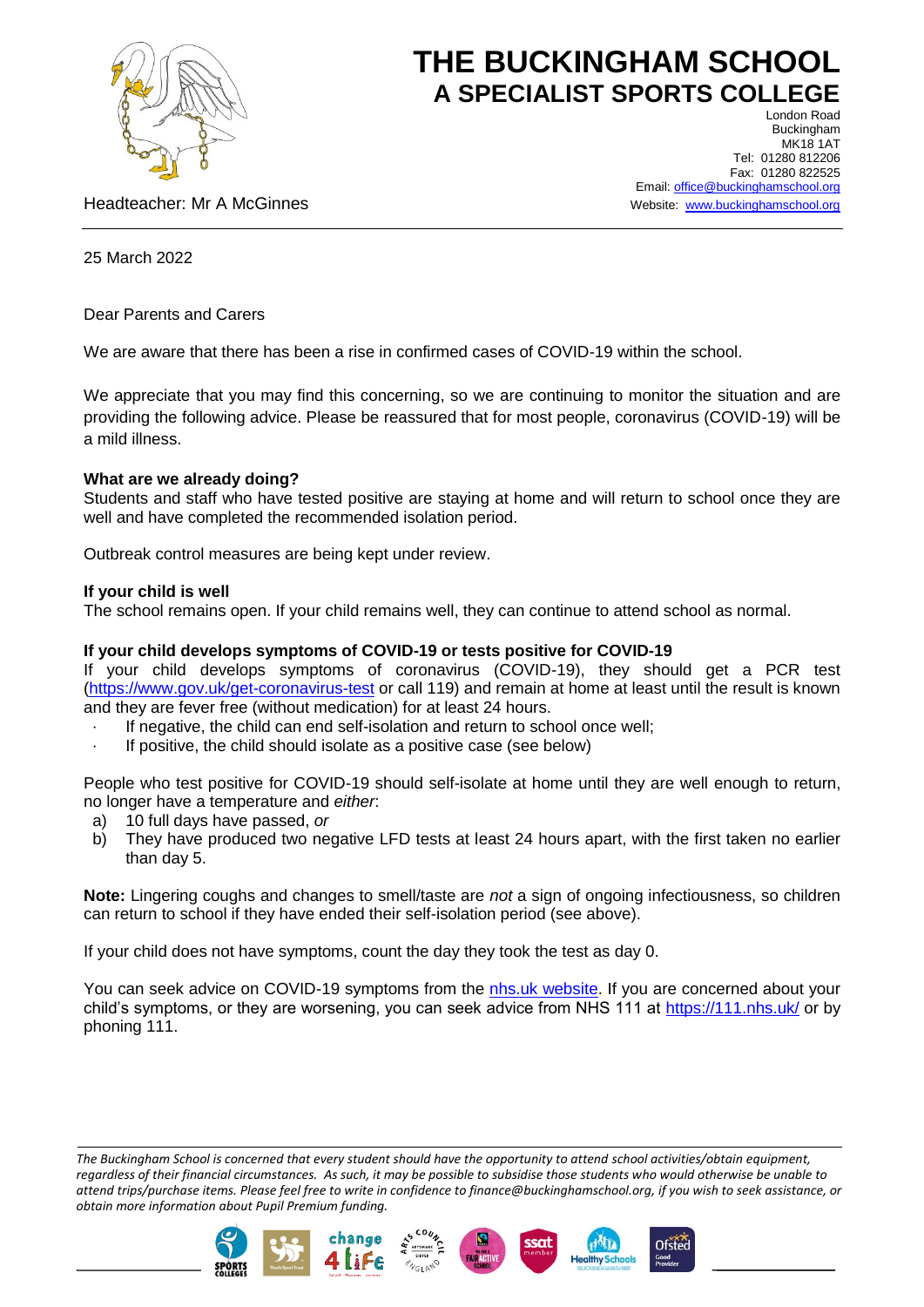#### **Instructions for people who live in the same household as someone who has tested positive for COVID-19 or is symptomatic and awaiting a test result**

Children and young people who usually attend an education or childcare setting and who live with someone who same tested positive for COVID-19 can continue to attend the setting as normal.

Those who are [at higher risk of severe illness from COVID-19](https://www.gov.uk/government/publications/guidance-on-shielding-and-protecting-extremely-vulnerable-persons-from-covid-19/guidance-on-shielding-and-protecting-extremely-vulnerable-persons-from-covid-19) should be supported to minimise their contact with other people in the household during this period, regardless of whether others have symptoms or not. People at higher risk of becoming severely unwell if they are infected with COVID-19 include:

- Older people
- Those who are pregnant
- Those who are unvaccinated
- People of any age with a [severely weakened immune system](https://www.gov.uk/government/publications/covid-19-guidance-for-people-whose-immune-system-means-they-are-at-higher-risk)
- People of any age with [certain long-term conditions](https://www.nhs.uk/conditions/coronavirus-covid-19/people-at-higher-risk/who-is-at-high-risk-from-coronavirus/)

## **How to reduce the spread of COVID-19 if you live with someone who has tested positive**

Even if you are vaccinated, you can still be infected with COVID-19 and pass it on to others. People who live in the same household or have had an overnight stay with someone with COVID-19 are at highest risk as they are more likely to have had prolonged contact. You can help protect others by following the [guidance on how to stay safe and help prevent the spread.](https://www.gov.uk/guidance/covid-19-coronavirus-restrictions-what-you-can-and-cannot-do#keeping-yourself-and-others-safe)

To reduce the spread of COVID-19 in your community:

- Minimise your contact with the person who has COVID-19
- · Work from home if you are able to do so (children and young people who are close contacts should continue to attend childcare and education settings as normal)
- Avoid contact with anyone you know who is at [higher risk of becoming severely](https://www.gov.uk/government/publications/covid-19-people-with-covid-19-and-their-contacts/covid-19-people-with-covid-19-and-their-contacts#higherrisk) unwell if they are infected with COVID-19, especially those with a severely weakened immune system.
- Limit close contact with other people outside your household, especially in enclosed spaces (when not in school)
- Wear a well fitting [face covering](https://www.gov.uk/government/publications/face-coverings-when-to-wear-one-and-how-to-make-your-own) with multiple layers or a surgical face mask for those aged 11 and over in crowded, enclosed or poorly ventilated spaces and when you are in close contact with other people (if recommended, advice about face coverings in school will be issued separately)
- Pay close attention to the [main symptoms of COVID-19.](https://www.gov.uk/government/publications/covid-19-people-with-covid-19-and-their-contacts/covid-19-people-with-covid-19-and-their-contacts#symptoms) If you develop these symptoms order a [PCR test.](https://www.gov.uk/get-coronavirus-test) You are advised to stay at home and avoid contact with other people while you are waiting for your test result.
- Follow the guidance on how to stay safe and help prevent the spread GOV.UK (www.gov.uk)

## **You should follow this advice for 10 days after the symptoms of the person you live with or stayed with started (or the day their test was taken if they did not have symptoms).**

If you are a health or social care worker or student undertaking a work placement who has been identified as a household contact and are exempt from self-isolation, there is [additional guidance](https://www.gov.uk/government/publications/covid-19-management-of-exposed-healthcare-workers-and-patients-in-hospital-settings/covid-19-management-of-exposed-healthcare-workers-and-patients-in-hospital-settings) available that you should follow to reduce the risk of spread of COVID-19 in these settings.

If you develop symptoms at any time, even if these are mild, you are advised to stay at home and avoid contact with others, self-isolate immediately, [arrange to have a COVID-19 PCR test](https://www.gov.uk/get-coronavirus-test) and follow the [guidance for people with COVID-19 symptoms.](https://www.gov.uk/government/publications/covid-19-stay-at-home-guidance/stay-at-home-guidance-for-households-with-possible-coronavirus-covid-19-infection#SymptomsPositiveTest)

**For most people, coronavirus (COVID-19) will be a mild illness.**

*The Buckingham School is concerned that every student should have the opportunity to attend school activities/obtain equipment, regardless of their financial circumstances. As such, it may be possible to subsidise those students who would otherwise be unable to attend trips/purchase items. Please feel free to write in confidence to finance@buckinghamschool.org, if you wish to seek assistance, or obtain more information about Pupil Premium funding.*